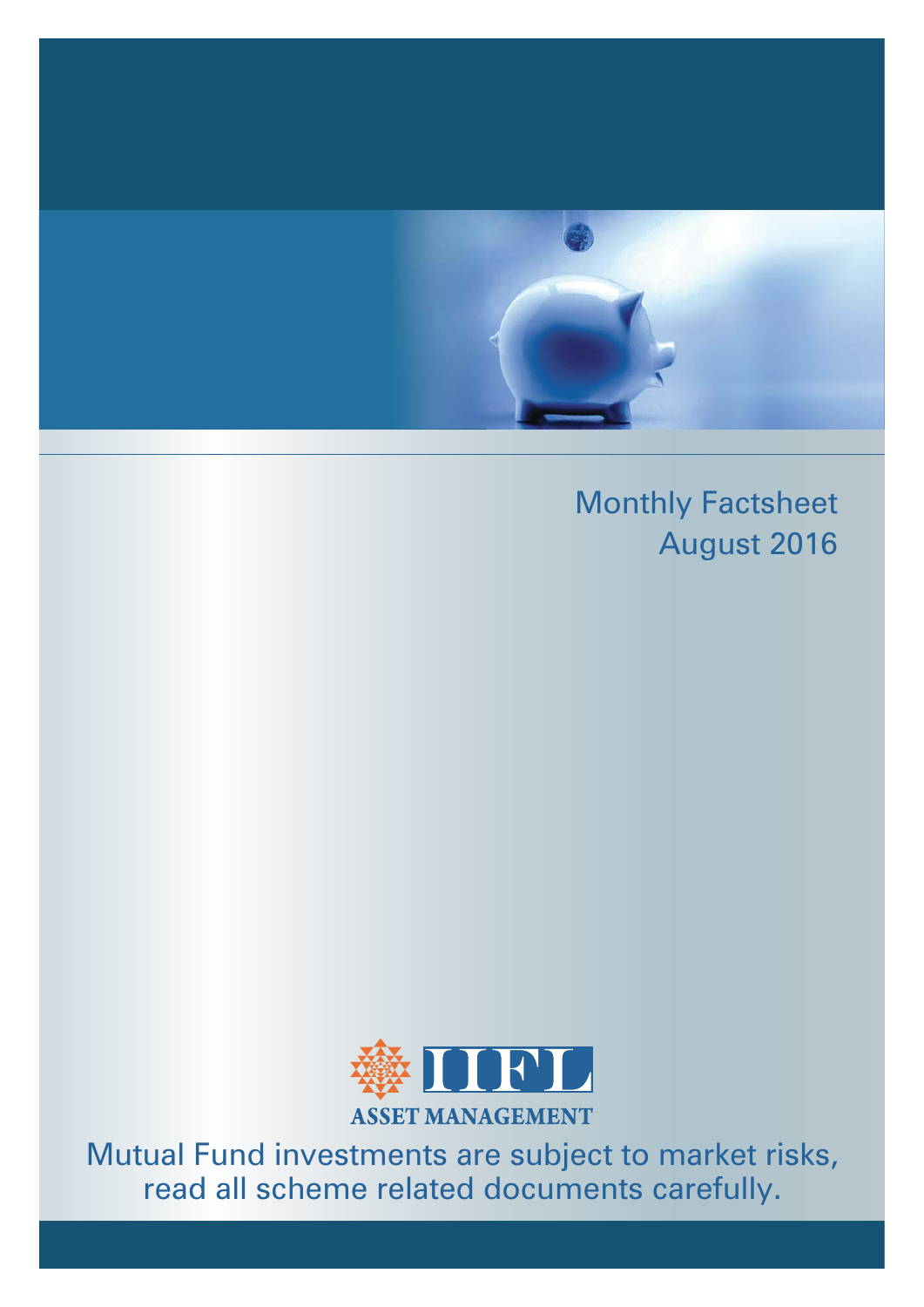

### **Macro Economy & Event Update**

The month of Aug did not see any major highs or lows and most of the world markets ended on a positive note, U.S. was a mixed bag as investors were bogged down by the uncertainty surrounding the Federal Reserve's (Fed) stance on interest rate hike. Global central banks were in the thick of things --Bank of England (BoE) cut interest rates to a record low; Chinese central bank infused liquidity through reverse purchase agreements, and Bank of Japan governor hinted at additional monetary policy easing in the bank's Sep meeting.

Key Indian benchmark indices managed to close in the positive territory after witnessing volatility. While the passage of the Goods & Service Tax (GST) bill in the Parliament generated positive vibes, high inflation numbers, cautious stance by the Reserve Bank of India (RBI) chief in its latest policy meeting, and uncertainty over the exact timing of U.S. Fed's interest rate hike soured investor sentiment. Meanwhile, optimism was seen over growth in corporate earnings for the quarter ending Sep 2016. Reformatory announcements aimed at boosting infrastructure sector improved market sentiment.

Bond yields fell for the second consecutive month as RBI's support towards neutral liquidity in the banking system boosted buying. Passing of the GST bill, a key indirect tax reform, improved market sentiment.

### **Key Economic Indicators**

| <b>Indicators</b>  | <b>Current</b> | <b>Previous</b> |
|--------------------|----------------|-----------------|
| <b>WPI(Jul-16)</b> | $3.55\%$       | 1.62%           |
| $IP(Jun-16)$       | 2.10%          | 1.10%           |
| <b>CPI(Jul-16)</b> | 6.07%          | 5.77%           |

Source: Reuters

### **Event Update**

#### Central Bank maintains status quo in its monetary policy review

The Reserve Bank of India (RBI) maintained status quo on policy rates in its third bi-monthly monetary policy meeting. Repo and reverse repo rate were kept unchanged at 6.5% and 6%, but the central bank announced to maintain its accommodative stance going forward. However, RBI said the recent rise in consumer inflation, which was higher than expected, has pushed up the estimated growth rate of inflation for the rest of the year. Nonetheless, the Governor retained its inflation target of 5% for FY17, keeping in mind unforeseen eventualities.

RBI maintained its gross value added growth forecast at 7.6% for FY17. The apex bank said that currently the risk is evenly balanced out. Negative impact of slower global growth is expected to get offset by positive impact from agricultural growth and rural demand following normal monsoon as well as consumption growth emanating from the implementation of 7th Pay Commission's recommendations.

#### India's growth in 1QFY17 slowed to 7.1%

Government data showed that growth of the Indian economy slowed to 7.1% in the first quarter of FY17 from 7.9% in the previous quarter and 7.5% in the same period of the previous year.

The growth of the manufacturing sector accelerated to 9.1% from 7.3% in the corresponding period of the previous year, while the financial sector and the public administration sector grew 9.4% and 12.3%, respectively, during the said period. The growth in agriculture sector and the construction sector also slowed to 1.8% and 1.5% from the corresponding growths of 2.6% and 5.6% in the same period of the previous year respectively.

#### India's Fiscal Deficit at 74% of RF in first four months of **FY17**

India's fiscal deficit for the period from Apr to Jul of 2016 stood at Rs. 3.93 lakh crore, or 73.7% of the Budget estimates (BE) for FY17. Fiscal deficit in the corresponding period of the previous year stood at 69.3% of BE for FY16. Total receipts from revenue and non-debt capital receipts of the government during the period under review stood at Rs. 2.63 lakh crore or 18.2% of the BE for FY17. Total expenditure of the government during the said period was Rs. 6.57 lakh crore, or 33.2% of the BE for FY17.

#### India's trade deficit narrowed in Jul, 2016

India's merchandise exports fell 6.84% YoY to \$21.69 billion in Jul after rising in Jun for the first time in 19 months. Imports also fell 19.03% YoY during the period under review to \$29.45 billion. The trade deficit, however, narrowed to \$7.76 billion during the said period from \$13.09 billion in the corresponding period of the previous year. Cumulative exports for the period from Apr to Jul fell 3.62%, while cumulative imports fell 16.33%.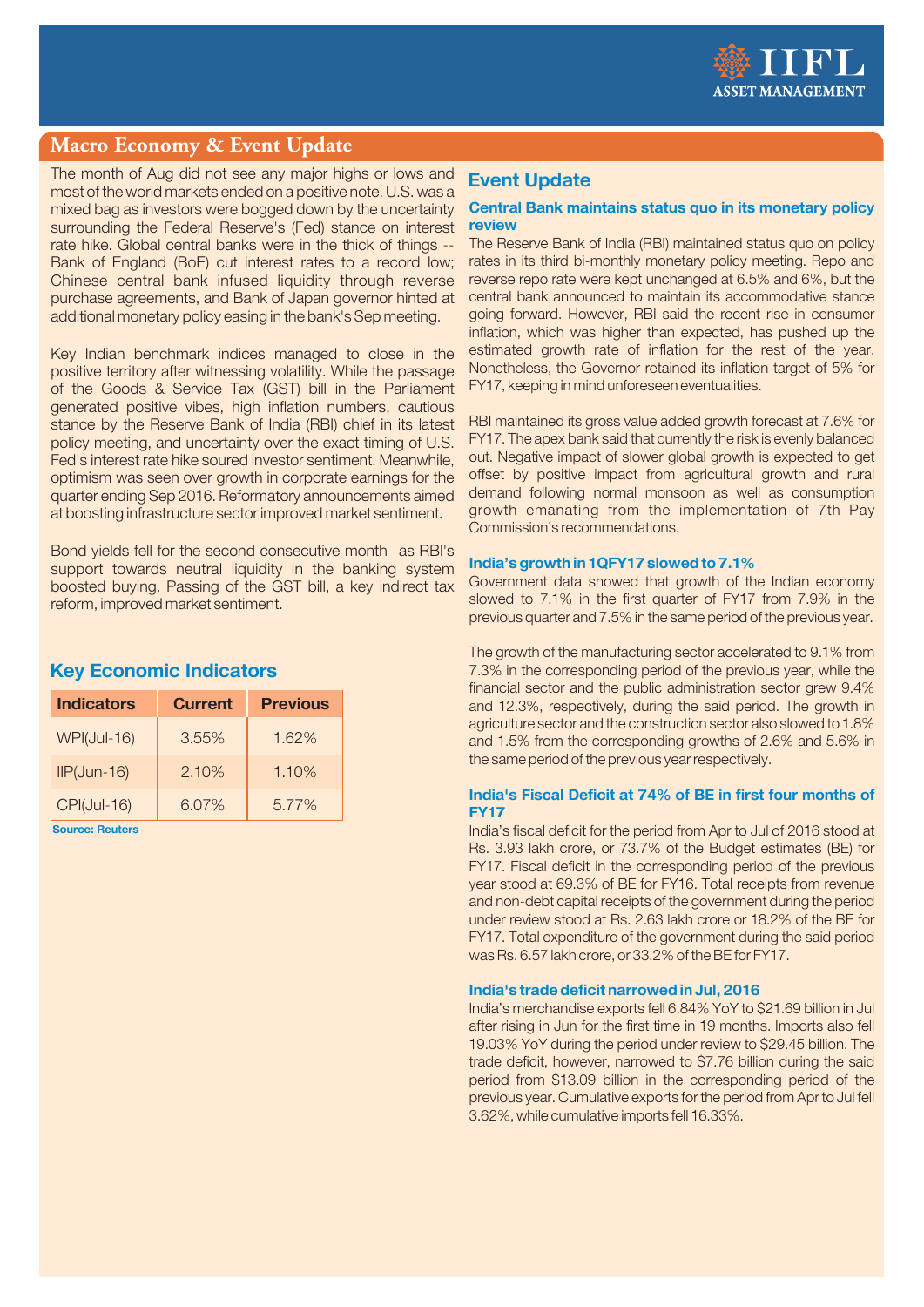

### **Equity Market**

Key benchmark indices managed to close in the positive territory after witnessing volatility in the month of Aug. While the passage of the Goods & Service Tax (GST) bill in the Parliament generated positive vibes, high inflation numbers, cautious stance by the RBI chief in its latest policy meeting, and uncertainty over the exact timing of Fed's interest rate hike soured investor sentiment. Meanwhile, optimism over corporate earnings growth in the latest quarter acted as a positive catalyst. Reformatory announcements aimed at boosting infrastructure sector improved market sentiment.

On the BSE sectoral front, majority of the indices closed in the green. S&P BSE Metal was the top gainer, up 5.67%, followed by S&P BSE Bankex and S&P BSE Oil & Gas, both of which gained 4.51% each. S&P BSE PSU and S&P BSE Auto went up 4.45% and 4.35%, respectively, S&P BSE Realty was the major laggard. down 4.04%, followed by S&P BSE IT and S&P BSE Teck, which slipped 3.46% and 3.33%, respectively.

U.S. bourses traded on a mixed note with S&P 500 and Dow Jones closing in the negative terrain and Nasdag 100 gaining over the month. Initially, markets were buoyed by higher than expected U.S. non-farm payroll jobs data for Jul and after the BoE lowered interest rates to a record low. Upbeat quarterly earnings of a number of big companies also supported gains. However, gains were restricted as investors remained cautious about Fed's interest-rate decision in the upcoming Sep policy review.

European markets mostly traded on a positive note barring CAC 40. Initially markets traded low amid concerns about European banks' profitability following the results of the European Banking Authority's stress tests. Sentiment was also dampened after both British and euro zone manufacturing activity in Jul moved down. Later some respite was seen after BoE lowered interest rates and euro zone investor sentiment index for Aug moved up. But the upside was capped due to unexpected drop in German business confidence data in Aug and slower than expected expansion of the German economy in the second quarter.

Major Asian bourses gained over the month barring Straits Times. Initially, market got support after Chinese central bank assured to continue its prudent monetary policy in the second half of the year. Also, Bank of Japan governor hinted at additional monetary policy easing in the bank's Sep meeting. However, the upside was restricted following some lower than expected key economic data in Japan and China. Towards the end. liquidity infusion by the Chinese central bank through reverse purchase agreements also dampened hopes for more monetary stimulus measures.

#### **Market Outlook**

Foreign fund inflows with the onset of the GST regime as it is expected to enhance the ease of doing business in India and improve efficiencies. Market participants will also follow the stance to be taken by the new RBI governor in curbing inflation, and that of the U.S. Fed on rate-hike, Investors will track the final reading of Nikkei/Markit PMI survey in the manufacturing and services sectors of a number of countries to assess the strength of the global economy.

### **Domestic Indices Performance**

| <b>Domestic Indices</b>            | 31-Aug-16 | 1 Mth Ago | Chg % | <b>YTD</b> |
|------------------------------------|-----------|-----------|-------|------------|
| <b>S&amp;P BSE Sensex</b>          | 28,452    | 28,052    | 1.43  | 8.76       |
| Nifty 50                           | 8,786     | 8,639     | 1.71  | 10.34      |
| <b>S&amp;P BSE 200</b>             | 3,769     | 3.692     | 2.07  | 11.14      |
| <b>Nifty Free Float Midcap 100</b> | 15,371    | 14,773    | 4.05  | 13.52      |
| <b>Nifty Div Opp 50</b>            | 2,149     | 2.079     | 3.35  | 11.98      |
| <b>S&amp;P BSE Smallcap</b>        | 12.649    | 12,310    | 2.75  | 5.93       |

### **Global Indices Performance**

| <b>Global Indices</b> | 31-Aug-16 | 1 Mth Ago | Chg %   | <b>YTD</b> |
|-----------------------|-----------|-----------|---------|------------|
| <b>Dow Jones</b>      | 18,401    | 18,432    | $-0.17$ | 7.30       |
| <b>FTSE</b>           | 6,782     | 6.724     | 0.85    | 11.29      |
| <b>CAC</b>            | 4,438     | 4,440     | $-0.04$ | $-1.86$    |
| <b>Hang Seng</b>      | 22,977    | 21,891    | 4.96    | 7.74       |
| <b>Shanghai</b>       | 3,085     | 2,979     | 3.56    | $-6.39$    |

### **Sectoral Performance (Monthly returns %)**





#### **Institutional Flows (Equity) As on August 31, 2016**

| (INR Cr)         | <b>Purchases</b> | <b>Sales</b> | <b>Net</b> | Y I D    |
|------------------|------------------|--------------|------------|----------|
| <b>FII Flows</b> | 1,01,675         | 92,604       | 9,071      | 40,850   |
| <b>MF Flows</b>  | 29,723           | 27,006       | 2,717      | 12.246   |
| <b>DII Flows</b> | 45,174           | 49,580       | $-4,406$   | $-1.128$ |

Source: CDSL, SEBI, Reuters, IIFL Research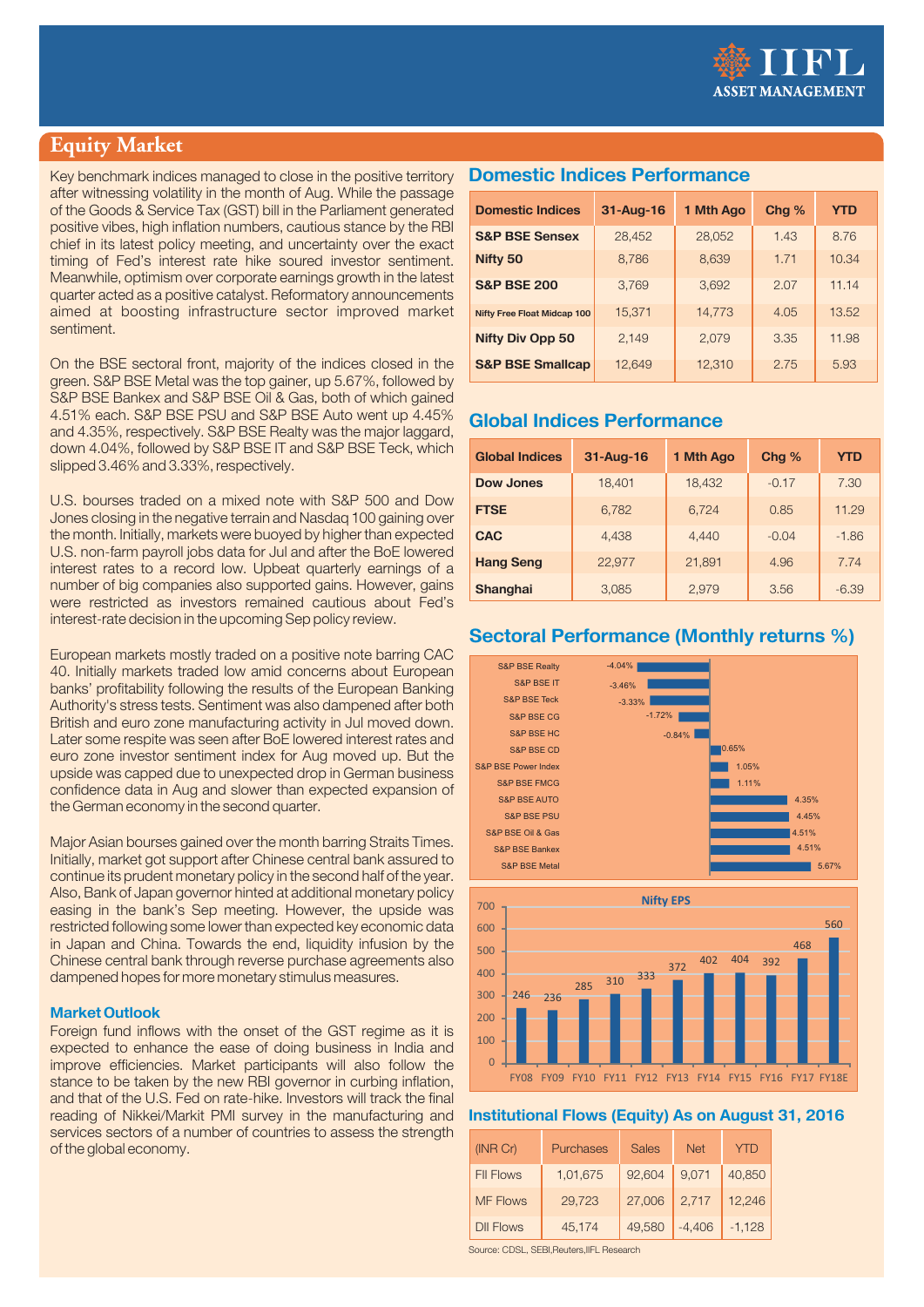

### **Debt Market**

Bond yields fell for the second consecutive month as the Reserve Bank of India's (RBI) support towards neutral liquidity in the banking system boosted buying. Passing of the Goods and Services Tax (GST) Bill, a key indirect tax reform, in the Parliament improved market sentiment.

Yield on gilt securities (annualized) fell across maturities in the range of 2 bps to 21 bps. Corporate bond yields also dropped across the curve in the range of 2 bps to 17 bps barring the 1-year paper that increased 8 bps. Difference in spread between AAA corporate bond and gilt contracted across segments up to 10 bps, barring 1- and 15-year maturities that expanded 11 and 4 bps, respectively. Spread on 2- and 3-year papers remained unchanged.

#### **Market Outlook**

RBI's proactive liquidity management should transmit past policy rate cuts through banks' marginal cost of funds based lending rate in the coming months. The U.S. Federal Reserve's policy meeting on Sep 21 may also trigger movement in bond yields. Apart from this, movement of the rupee against the US dollar, crude oil and commodity prices, and other macroeconomic data like inflation and IIP will remain in focus.

#### **Currency and Commodity Market**

The Indian rupee experienced significant fluctuations throughout the month. Weak U.S. economic growth data for the second quarter, passing of the Goods and Services Tax bill in the Parliament and Bank of England's decision to provide more than expected monetary stimulus boosted the domestic currency. However, comments from some U.S. Federal Reserve officials supporting rate hike in the coming months wiped out most of the gains. Indication by the Fed Chief that the case for a U.S. interest rate rise has strengthened in recent months even though she refrained from specifying the timing of such a move also weighed on the rupee. The rupee rose marginally by 0.09% to close Aug at Rs. 66.96 compared with the previous month's close of Rs. 67.02.

Brent Crude prices remained low initially because of production growth among Organization of the Petroleum Exporting Countries (OPEC) members and indications of output rise in the U.S. However, later prices surged amid growing optimism of a favourable outcome of an OPEC meeting in Algeria, scheduled in Sep, regarding freezing output levels. Saudi Arabia's energy minister also hinted that the country would work with other oil producers to stabilise prices in the upcoming meeting.

#### 10-Year Benchmark Bond (7.59% GS 2026) Movement



Source: Reuters

### **Spread Movement**

| <b>Spreads</b>        |      | <b>AAA</b> | $AA+$ | AA  | AA- |
|-----------------------|------|------------|-------|-----|-----|
|                       | 1 Yr | 44         | 72    | 96  | 125 |
| 31-Aug-2016           | 3 Yr | 46         | 71    | 95  | 129 |
|                       | 5 Yr | 36         | 61    | 86  | 115 |
|                       | 1Yr  | 33         | 60    | 79  | 107 |
| <b>Previous Month</b> | 3 Yr | 45         | 73    | 94  | 122 |
| Source: Doutore       | 5 Yr | 51         | 82    | 102 | 134 |

| Yield $(\%)$                  | 31-Aug-16 | 29-Jul-16 |
|-------------------------------|-----------|-----------|
| 10 Year G-Sec                 | 7.11      | 7.16      |
| 5 Year G-Sec                  | 7.02      | 7.05      |
| <b>Certificate of Deposit</b> |           |           |
| 3-Month                       | 6.65      | 6.61      |
| 6-Month                       | 6.91      | 6.89      |
| 9-Month                       | 7.07      | 7.06      |
| 12-Month                      | 7.25      | 7.23      |
| <b>Commercial Papers</b>      |           |           |
| 3-Month                       | 7.00      | 7.28      |
| 6-Month                       | 7.34      | 7.70      |
| 9-Month                       | 7.52      | 7.85      |
| 12-Month                      | 7.71      | 8.01      |

### **Event Calendar**

| <b>Release Date</b> | <b>Event</b>                           | <b>Country</b> |
|---------------------|----------------------------------------|----------------|
| 08-Sep-16           | <b>ECB Monetary Policy Review</b>      | Euro Zone      |
| 15-Sep-16           | Bank of England Monetary Policy Review | U.K.           |
| 21-Sep-16           | Bank of Japan Monetary Policy Review   | Japan          |
| 21-Sep-16           | U.S. Federal Reserve Monetary Policy   | U.S.           |
| 30-Sep-16           | Core Sector Growth (August, 2016)      | India          |

Source : ICRA online Ltd., IIFL Research.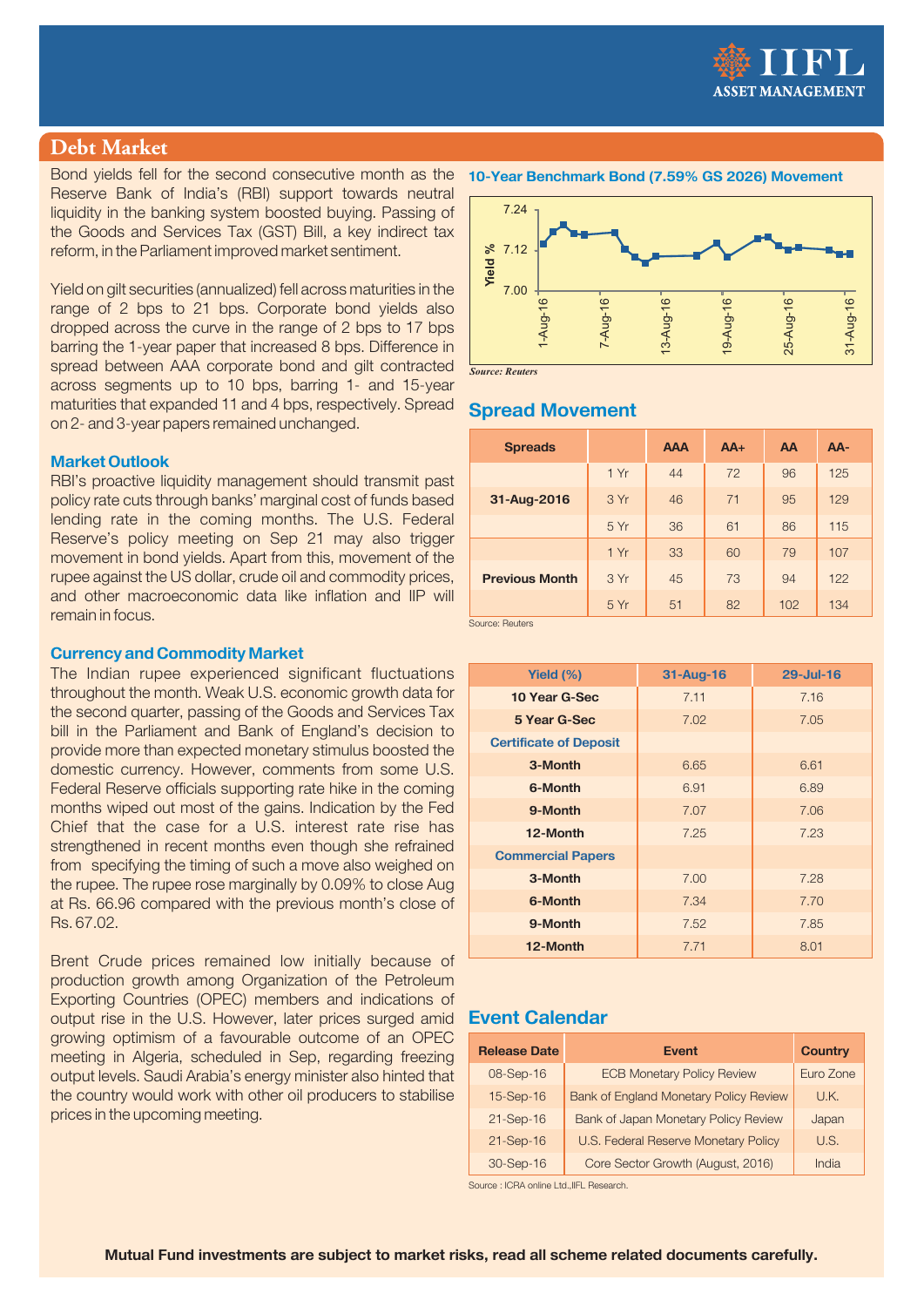An Open-ended Equity Scheme

### This product is suitable for investors who are seeking\*

- capital appreciation over long term;
- Investment predominantly in equity and equity related instruments.

\*Investors should consult their financial advisers if in doubt about whether the product is suitable for them.

### **Scheme Details**

| NAV (31-Aug-2016):             |                    |
|--------------------------------|--------------------|
| <b>Regular Growth option</b>   | : ₹12.8061         |
| <b>Regular Dividend option</b> | : ₹12.8061         |
| <b>Direct Growth Option</b>    | : ₹13.0514         |
| <b>Direct Dividend option</b>  | : 713.0514         |
| <b>Net AUM</b>                 | $: 719545$ I akhs  |
| <b>Avg. Monthly AUM</b>        | $: ₹18730$ l akhs  |
| Date of allotment              | : October 30, 2014 |

#### **Load Structure:**

Entry Load: Nil; Exit Load: Nil

#### **Minimum application:**

₹5000 and in multiples of ₹100 thereafter. Monthly SIP option: ₹1000 per month for a minimum period of six months.

Quarterly SIP option: ₹1500 per quarter for a minimum period of 4 quarters.

| <b>Plans offered</b><br><b>Options offered</b> | : Regular plan &<br>Direct plan.<br>: Growth & Dividend<br>option. |
|------------------------------------------------|--------------------------------------------------------------------|
| <b>Total Expense Ratio:</b>                    |                                                                    |
| <b>Regular Plan</b>                            | 1.09% p.a.                                                         |
| <b>Direct Plan</b>                             | $0.99\%$ p.a.                                                      |

**Portfolio Turn Over Ratio: 0.70** based on 1 year monthly data

**Bloomberg code: IIFGRRG IN** 

#### **SIP Performance**

| <b>Particular</b>               | 1 Year | SI     |
|---------------------------------|--------|--------|
| <b>Total Amount invested</b>    | 120000 | 200000 |
| Market Value as on 30-June-2016 | 128463 | 210105 |
| Return                          | 13.37% | 5.78%  |
| Benchmark Returns ^             | 8.84%  | 1.94%  |
| Additional Benchmark Returns S  | 6.98%  | 0.53%  |

Nifty 50, \$ S&P Sensex

Above returns are calculated assuming investment of 10,000/- on the 1st working day of every month. CAGR return are computed after accounting for the cash flow by using XIRR method (investment internal rate of return) for Regular Plan - Growth option. The above investment simulation is for illustrative purposes only and should not be construed as a promise on minimum returns and safeguard of capital.

### **About the Scheme**

Objective: The investment objective of the scheme is to generate long term capital appreciation for investors from a portfolio of equity and equity related securities. However there can be no assurance or guarantee that the investment objective of the scheme would be achieved.

#### **Benchmark: Nifty 50**

Fund Manager: Mr. Bandi, aged 38 years, is a Science graduate and a Chartered Accountant with 16 years of experience in the financial services industry. Mr. Bandi has been managing fund since its inception.

#### Top 15 Holding as on Aug 31,2016

| Name of Instrument                      | Industry                     | % to Net Assets |
|-----------------------------------------|------------------------------|-----------------|
| <b>HDFC Bank Limited</b>                | <b>Banks</b>                 | 9.31%           |
| Bajaj Finance Limited                   | Finance                      | 9.01%           |
| <b>HCL Technologies Limited</b>         | Software                     | 7.77%           |
| Castrol India Limited                   | <b>Petroleum Products</b>    | 7.69%           |
| Muthoot Finance Limited                 | Finance                      | 7.66%           |
| <b>Tata Motors Ltd DVR Shares</b>       | Auto                         | 6.91%           |
| Kansai Nerolac Paints Limited           | <b>Consumer Non Durables</b> | 6.85%           |
| Power Grid Corporation of India Limited | Power                        | 6.64%           |
| Bajaj Finserv Limited                   | Finance                      | 6.13%           |
| The Federal Bank Limited                | <b>Banks</b>                 | 4.73%           |
| Grasim Industries Limited               | Cement                       | 4.35%           |
| Sun Pharmaceuticals Industries Limited  | Pharmaceuticals              | 4.33%           |
| Britannia Industries Limited            | <b>Consumer Non Durables</b> | 4.25%           |
| Tech Mahindra Limited                   | Software                     | 3.53%           |
| Healthcare Global Enterprises Limited   | <b>Healthcare Services</b>   | 2.08%           |
| Top 15 Equity Holding                   |                              | 91.24%          |
| <b>Total Equity Holding</b>             |                              | 95.03%          |
| Net Cash & Cash Equivalent              |                              | 4.97%           |
| Total                                   |                              | 100%            |

### **Industry Allocations\***



\*Industry allocations as per AMFI classifications

| <b>Scheme Performance</b>               |                         |                               |            |
|-----------------------------------------|-------------------------|-------------------------------|------------|
|                                         | 30 Jun 2015-30 Jun 2016 | <b>Since Inception CAGR\$</b> | <b>PTP</b> |
| IFL India Growth Fund - Regular Plan(G) | 4.04%                   | 7.06%                         | 11208      |
| IFL India Growth Fund - Direct Plan(G)  | 5.13%                   | 8.27%                         | 11421      |
| Benchmark*                              | $-0.96%$                | 0.87%                         | 10145      |
| Additional Benchmark**                  | $-2.81%$                | $-0.76%$                      | 9873       |

As on June 30, 2016

Point to Point (PTP) returns in INR is based on standard investment of INR 10,000 made on the \$ inception 30-Oct-2014<br>\*Nifty 50,\*\* S&P BSE Sensex

IIFL Nifty fund has been merged into IIFL India Growth Fund w.e.f. 24-July-2015.

IIFL Dividend Opportunities Index Fund fund has been merged into IIFL India Growth Fund w.e.f. 06-April-2015

Mutual Fund investments are subject to market risks, read all scheme related documents carefully.



Investors understand that the principal will be at moderately high risk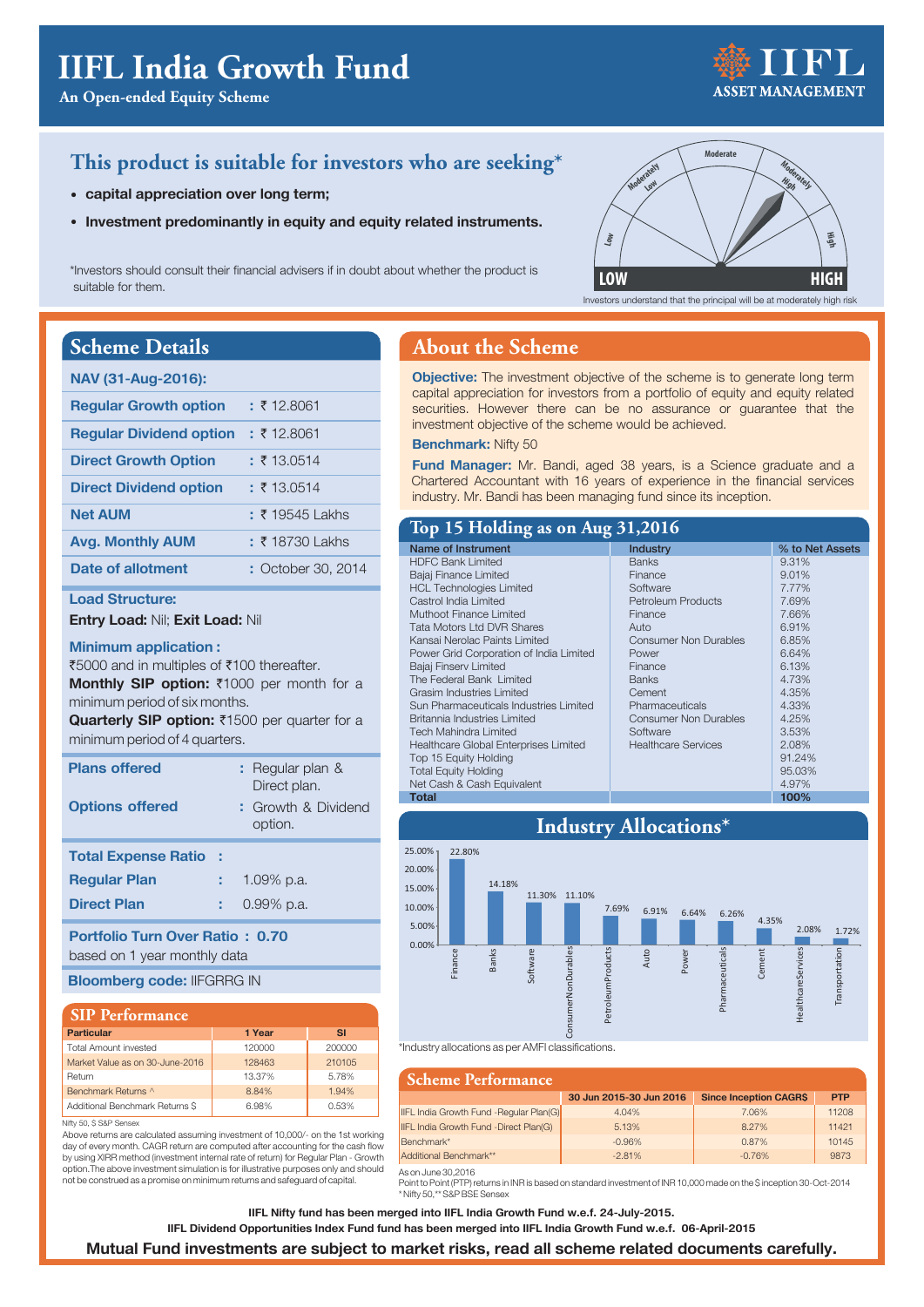# **IIFL Dynamic Bond Fund**

An Open ended Income Scheme

## T K' *<u>ISSET MANAGEMENT</u>*

### This product is suitable for investors who are seeking\*

- Income and long term gains
- Investment in a range of debt and money market instruments of various maturities:

\*Investors should consult their financial advisers if in doubt about whether the product is suitable for them.

### **Scheme Details**

| NAV (31-08-2016):                                                                                                                                                                                |                     |                    |  |  |  |  |
|--------------------------------------------------------------------------------------------------------------------------------------------------------------------------------------------------|---------------------|--------------------|--|--|--|--|
| <b>Regular Plan Growth</b>                                                                                                                                                                       | : ₹12.4804          |                    |  |  |  |  |
| <b>Regular Plan Bonus</b>                                                                                                                                                                        | : ₹12.4804          |                    |  |  |  |  |
| <b>Direct Plan Growth</b>                                                                                                                                                                        | : ₹12.6816          |                    |  |  |  |  |
| <b>Dividend option</b>                                                                                                                                                                           | <b>Regular Plan</b> | <b>Direct Plan</b> |  |  |  |  |
| <b>Monthly</b>                                                                                                                                                                                   | ₹ 11.1502           | ₹ 11.3443          |  |  |  |  |
| <b>Quarterly</b>                                                                                                                                                                                 | ₹12.0435            |                    |  |  |  |  |
| <b>Half yearly</b>                                                                                                                                                                               | ₹12.0435            |                    |  |  |  |  |
| Note: Bonus plan and Monthly & Half yearly Dividend payout options are<br>discontinued no new ivestors can invest in the said option, existing<br>investors remain invested in the said options. |                     |                    |  |  |  |  |
| <b>Date of allotment</b><br>June 24, 2013                                                                                                                                                        |                     |                    |  |  |  |  |
| <b>Net AUM</b>                                                                                                                                                                                   |                     | : ₹ 2153 Lakhs     |  |  |  |  |

| <b>Net AUM</b>          | $\div$ ₹ 2153 Lakhs |
|-------------------------|---------------------|
| <b>Avg. Monthly AUM</b> | $\pm$ ₹ 2152 Lakhs  |

### **Dematerialization :** D-mat option available

**Load Structure:** 

Entry Load: Nil,

Exit Load: Nil

Exit Load (For SIP): Nil

**Plans offered: Reqular Plan and Direct Plan Options offered (Under each plan): Dividend** & Growth

**Minimum Application Amount:** 

₹10,000 and in multiples of ₹100 thereafter.

Systematic Investment Plan (SIP) availed.

Monthly option- $\bar{\tau}$ 1000 per month for a minimum period of six months.

Quarterly Option - ₹1500 per quarter for a minimum period of 4 quarters.

#### **Total Expense Ratio:**

Regular Plan: 0.94% p.a.

Direct Plan: 0.44 % p.a.

#### **Asset Allocation:**

Debt Market Instruments: 0% - 100% Money Market Instruments: 0% - 100%

| <b>YTM</b>                          | : 6.53%                 |
|-------------------------------------|-------------------------|
| <b>Modified Duration : 0.06 Yrs</b> |                         |
| <b>Average Maturity : 0.06 Yrs</b>  |                         |
| <b>Bloomberg code</b>               | $\therefore$ IIFDBDB IN |

### **About the Scheme**

Objective : The investment objective of the scheme is to generate income and long term gains by investing in a range of debt and money market instruments of various maturities. The scheme will seek to flexibly manage its investment across the maturity spectrum with a view to optimize the risk return proposition for the investors. **Benchmark: CRISIL Composite Bond Fund Index.** Fund Manager: Mr. Mohit Mehra

Mr. Mehra, aged 28 years, is MBA (Information Technology) & MBA-(Global -Investment Banking and Wealth Management). He has 5 Year experience including portfolio advisory & analysis of Fixed income, equity, real estate, Business Analysis (Accounting ,Trading and Risk Management Application Developments) etc. Prior to joining IIFL, he

was associated with Parsons Brinckerhoff International INC.at Doha Mr. Mehra has been Managing the current Fund since 1-Apr-2016

| Holding as on Aug 31, 2016              |                   |         |
|-----------------------------------------|-------------------|---------|
| <b>Certificate of Deposit</b>           |                   |         |
| Export Import Bank of India             | $CRISIL A1+$      | 9.29%   |
| Canara Bank                             | CRISIL A1+        | 9.29%   |
| Axis Bank Limited                       | $CRISIL A1+$      | 9.25%   |
| IndusInd Bank Limited                   | CRISIL A1+        | 9.20%   |
| <b>ICICI Bank Limited</b>               | $ICRAA1+$         | 9.20%   |
| <b>Corporation Bank</b>                 | CRISIL A1+        | 4.64%   |
| <b>Commercial Paper</b>                 |                   |         |
| <b>Tata Motors Limited</b>              | $ICRA A1+$        | 9.28%   |
| Larsen & Toubro Limited                 | CRISIL A1+        | 9.24%   |
| <b>BONDS &amp; NCDs</b>                 |                   |         |
| <b>L&amp;T Finance Ltd</b>              | ICRA AA+          | 4.66%   |
| Kotak Mahindra Prime Ltd                | <b>CRISIL AAA</b> | 4.66%   |
| <b>ICICI Home Finance Company Ltd</b>   | CARE AAA          | 3.14%   |
| CBLO / Reverse Repo & Net Current Asset |                   | 18.15%  |
| <b>Total</b>                            |                   | 100.00% |

| <b>Scheme Performance</b> |                |              |              |                                |
|---------------------------|----------------|--------------|--------------|--------------------------------|
| 30 June 2015 -            | 30 June 2014 - |              |              | <b>PTP</b>                     |
| 30 June 2016              | 30 June 2015   | 30 June 2014 | <b>CAGRS</b> | <b>Return (INR)</b>            |
| 9.36%                     | 10.17%         | 2.27%        | 7.25%        | 12354                          |
| 9.91%                     | 10.73%         | 2.78%        | 7.78%        | 12542                          |
| 10.16%                    | 11.10%         | 4.57%        | 8.60%        | 12831                          |
| 10.01%                    | 11.76%         | $-2.46%$     | 6.42%        | 12070                          |
|                           |                |              |              | 30 June 2013 - Since Inception |

As on June 30, 2010<br>\* Crisil Composite Bond Fund Index.\*\* Crisil 10 vr Gilt Index

Point to Point (PTP) returns in INR is based on standard investment of INR 10,000 made on the inception date inception date 24-June-2013

| <b>IIFL Dynamic Bond Fund - Monthly Dividend Plan</b>                                                                                                                                                                                                                                                                                                        | <b>Rating Pro</b>                    |                                        |                                       |  |
|--------------------------------------------------------------------------------------------------------------------------------------------------------------------------------------------------------------------------------------------------------------------------------------------------------------------------------------------------------------|--------------------------------------|----------------------------------------|---------------------------------------|--|
| <b>Date</b>                                                                                                                                                                                                                                                                                                                                                  | <b>Gross Dividened</b><br>(Per Unit) | <b>CUM-NAV-</b><br><b>Regular Plan</b> | <b>CUM-NAV-</b><br><b>Direct Plan</b> |  |
| 28-Jun-16                                                                                                                                                                                                                                                                                                                                                    | 0.05                                 | ₹ 11.1821                              | ₹ 11.3143                             |  |
| $26 -$ Jul-16                                                                                                                                                                                                                                                                                                                                                | 0.05                                 | ₹11.1868                               | ₹ 11.3743                             |  |
| 30-Aug-16                                                                                                                                                                                                                                                                                                                                                    | 0.05                                 | ₹ 11.1984                              | ₹ 11.3924                             |  |
| Dividend is gross dividend. To arrive at the net dividend payable for corporate and non-<br>corporate investors applicable dividend distribution tax, if any, needs to be adjusted<br>respectively.Past performance may or may not be sustained in future. After payment of<br>dividend the NAV has fallen to the extent of payout and distribution taxes if |                                      |                                        |                                       |  |

responsively as a performance may of may not be sustained in in durer. Alternative dividend the NAV has fallen to the extent of payout and distribution taxes if<br>applicable.Monthly income is not assured and is subject to av **IIFL Dynamic Bond Fund - Quaterly Dividend Plan** 

IIFL Dynamic Bond Fund - Half Yearly Dividend Plan Date Gross Dividened CUM-NAV CUM-NAV (Per Unit) **Regular Plan Direct Plan**  $0.40$ 11,7567

əfile

 $A1 + 8$  Equivalent  $60.30%$ 

AA & Equivalent

AAA & Equivalent 780% Net Cash & Equivalent<br>18.15%

Date Gross Dividened CUM -NAV CUM-NAV Regular Plan Direct Plan (Per Unit)  $6-Apr-15$  $0.40$ 11.8678 11.9708  $6 - Apr - 15$ 

| IIFL Short term income fund has been merged into IIFL Dynamic bond fund w.e.f 22-Dec-2014 |  |  |  |  |
|-------------------------------------------------------------------------------------------|--|--|--|--|
| und investments are subject to market risks, read all scheme related documents carefully  |  |  |  |  |

Mutual Fund investments are subject to market risks, read all scheme related documents carerully.



Investors understand that the principal will be at moderate risk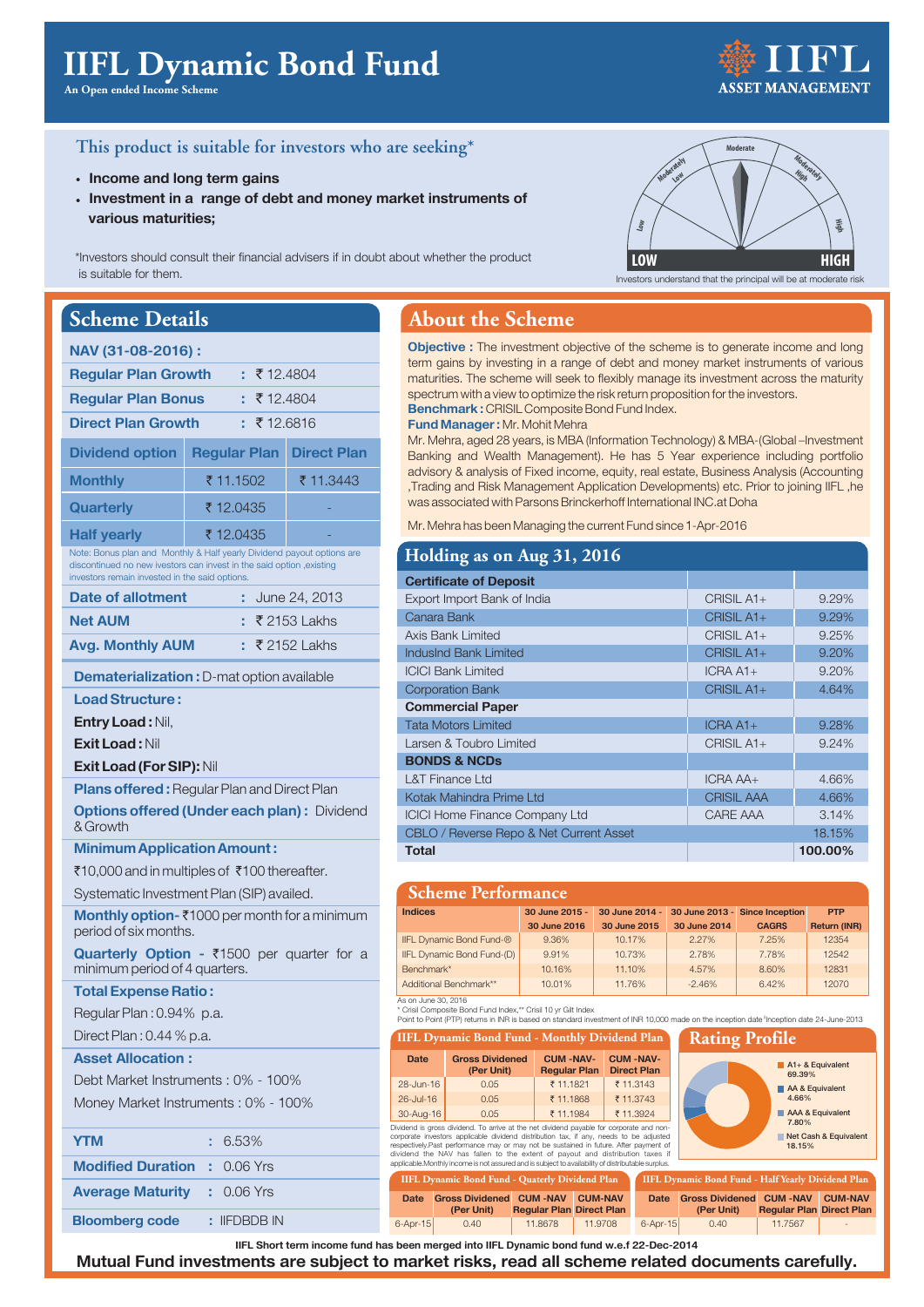# **IIFL Liquid Fund**

### **An Open-ended Liquid Scheme**

### **This product is suitable for investors who are seeking\***

- **·** Income over short term horizon
- **.** Investments in money market and short term debt instruments, with maturity not exceeding 91 days;
- \*Investors should consult their financial advisers if in doubt about whether the product is suitable for them.

| <b>Scheme Details</b>      |                      |
|----------------------------|----------------------|
| NAV (31-Aug-2016)          |                      |
| <b>Regular Plan Growth</b> | : 71.239.7472        |
| <b>Direct Plan Growth</b>  | $: \t{5}$ 1.241.4933 |
| <b>Dividend option</b>     | <b>Regular Plan</b>  |
| <b>Daily Div. Reinv.</b>   | ₹1,000,0246          |
| <b>Weekly</b>              | ₹1,005.1766          |
| Date of allotment          | : Nov. 13, 2013      |
| <b>Net AUM</b>             | $: 716256$ Lakhs     |
| <b>Avg. Monthly AUM</b>    | $\pm$ ₹ 15949 Lakhs  |

#### **Load Structure:**

**Entry Load: Nil** 

**Exit Load: Nil** 

**Plans offered:** Regular Plan and Direct Plan

**Options offered (Under each plan): Growth** Option & Dividend Option

#### **Minimum Application Amount:**

New Purchase -  $\bar{\tau}$  5,000 and in multiples of  $\bar{\tau}$  100 thereafter. Additional purchase -  $\bar{\tau}$  1000 and in multiples of  $\bar{\tau}$  100 thereafter

#### **7otal Expense Ratio:** Reqular Plan: 0.25% p.a.

Direct Plan: 0.19% p.a.

#### **Asset Allocation:**

Money market and debt instruments with residual maturity up to 91 days 0% - 100%.

| <b>YTM</b>                          | $: 6.66\%$ |
|-------------------------------------|------------|
| <b>Modified Duration : 0.09 yrs</b> |            |
| <b>Average Maturity : 0.09 Yrs</b>  |            |

### **Rating Profile**



### **About the Scheme**

**Objective:** To provide liquidity with reasonable returns commensurate with low risk through a portfolio of money market and debt securities with residual maturity of up to 91 days. However, there can be no assurance that the investment objective of the scheme will be achieved.

**Benchmark:** CRISIL Liquid Fund Index

**Fund Manager:** Mr Mohit Mehra

Mr. Mehra , aged 28 years , is MBA (Information Technology) & MBA- (Global Investment Banking and Wealth Management). He has 5 Years' experience including portfolio advisory & analysis of Fixed income, equity, real estate, Business Analysis (Accounting ,Trading and Risk Management Application Developments) etc. Prior to joining IIFL, he was associated with Parsons Brinckerhoff International INC. at Doha

Mr. Mehra has been managing the current Fund since 1-Apr-2016

### **Holding as on Aug 31, 2016**

| <b>Certificate of Deposit</b>                   |                   |         |
|-------------------------------------------------|-------------------|---------|
| IndusInd Bank Limited                           | $CRISII A1+$      | 7.92%   |
| <b>ICICI Bank Limited</b>                       | $ICRAA1+$         | 7.92%   |
| Kotak Mahindra Bank Limited                     | CRISIL A1+        | 3.07%   |
| <b>Corporation Bank</b>                         | CRISIL A1+        | 3.07%   |
| State Bank of Bikaner and Jaipur                | CRISIL A1+        | 3.07%   |
| <b>State Bank of Patiala</b>                    | $ICRAA1+$         | 3.04%   |
| <b>Corporation Bank</b>                         | CRISIL A1+        | 2.46%   |
| Export Import Bank of India                     | CRISIL A1+        | 1.85%   |
| Canara Bank                                     | CRISIL A1+        | 1.85%   |
| <b>Axis Bank Limited</b>                        | CRISIL A1+        | 1.84%   |
| <b>Commercial Paper</b>                         |                   |         |
| Godrej Industries Limited                       | $ICRAA1+$         | 9.10%   |
| <b>Tata Capital Financial Services Ltd</b>      | $ICRAA1+$         | 6.11%   |
| <b>Tata Motors Limited</b>                      | $ICRAA1+$         | 3.06%   |
| <b>Tata Motors Limited</b>                      | $ICRAA1+$         | 3.06%   |
| Larsen & Toubro Limited                         | CRISIL A1+        | 3.06%   |
| Housing Development Finance Corporation Limited | $ICRAA1+$         | 3.04%   |
| <b>Tata Motors Limited</b>                      | $ICRAA1+$         | 1.84%   |
| Larsen & Toubro Limited                         | CRISIL A1+        | 1.84%   |
| <b>BONDS &amp; NCDs</b>                         |                   |         |
| Kotak Mahindra Prime Ltd                        | <b>CRISIL AAA</b> | 5.55%   |
| <b>ICICI Home Finance Company Ltd</b>           | <b>CARE AAA</b>   | 3.75%   |
| <b>L&amp;T Finance Ltd</b>                      | CARE AA+          | 3.08%   |
| <b>LIC Housing Finance Limited</b>              | <b>CARE AAA</b>   | 3.08%   |
| <b>L&amp;T Finance Ltd</b>                      | ICRA AA+          | 2.47%   |
| <b>CBLO &amp; Net Current Asset</b>             |                   | 14.87%  |
| <b>Total</b>                                    |                   | 100.00% |

| <b>Scheme Performance</b>         |                |                |                        |                   |  |  |  |
|-----------------------------------|----------------|----------------|------------------------|-------------------|--|--|--|
| <b>Indices</b>                    | 30 June 2015 - | 30 June 2014 - | <b>Since Inception</b> | <b>PTP Return</b> |  |  |  |
|                                   | 30 June 2016   | 30 June 2015   | <b>CAGRS</b>           | (INR)             |  |  |  |
| IIFL Liquid Fund-Regular plan (G) | 7.62%          | 8.25%          | 8.04%                  | 12257             |  |  |  |
| IIFL Liquid Fund-Direct plan (G)  | 7.67%          | 8.30%          | 8.09%                  | 12273             |  |  |  |
| Benchmark*                        | 7.88%          | 8.77%          | 8.61%                  | 12428             |  |  |  |
| Additional Benchmark**            | 7.54%          | 8.69%          | 8.39%                  | 12362             |  |  |  |

As on June 30,2016

\*Crisil Liquid Fund Index,\*\*Crisil 91 Day T-Bill Index I Point to Point (PTP) returns in INR is based on standard investment of INR 10,000 made on the I<sup>s</sup>Inception date 13-Nov-2013

Mutual Fund investments are subject to market risks, read all scheme related documents carefully.